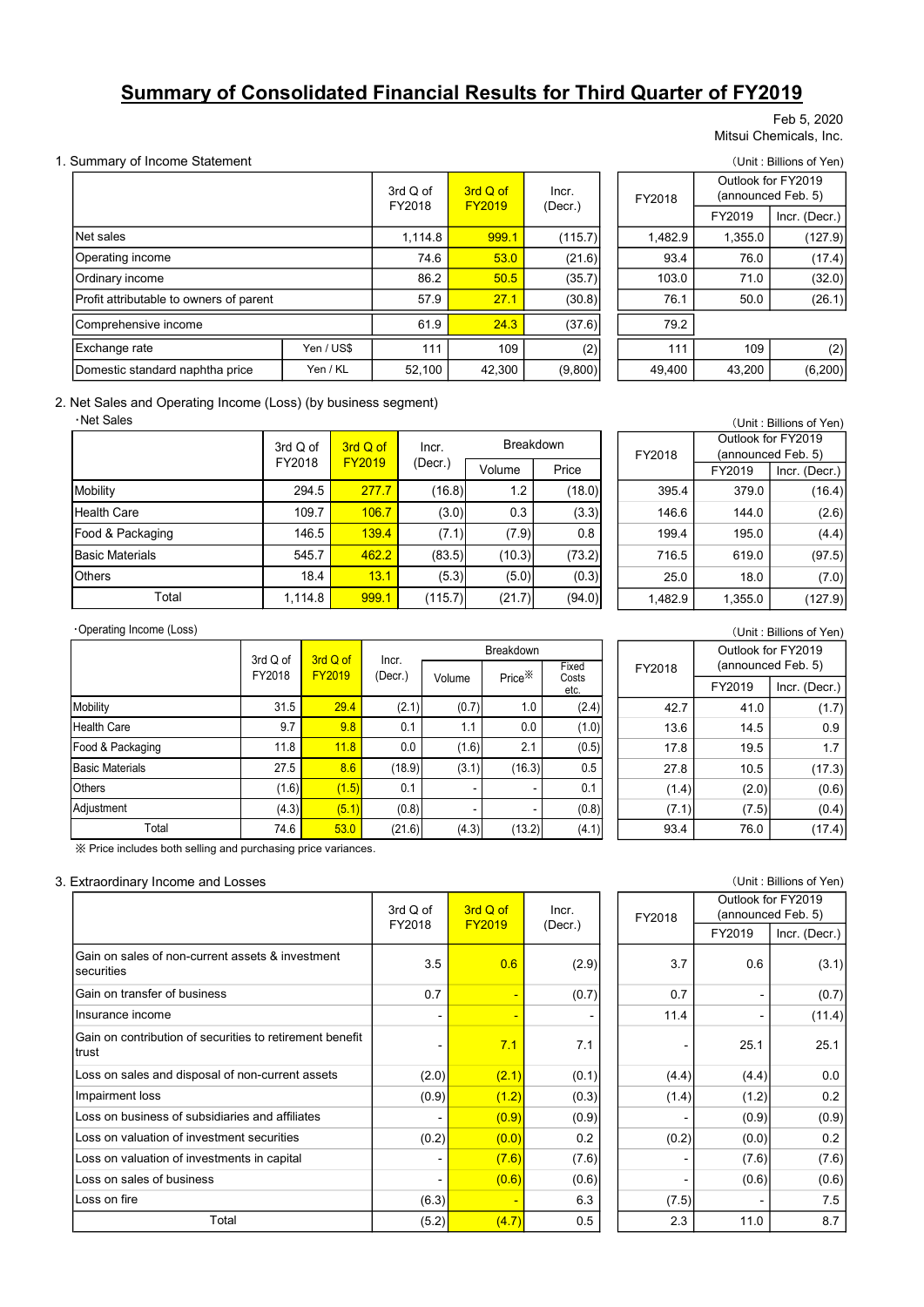#### 4. Summary of Balance Sheet

| Summary of Balance Sheet |                           |                           |                    |                                  |                  |                            |                           | (Unit: Billions of Yen)                  |
|--------------------------|---------------------------|---------------------------|--------------------|----------------------------------|------------------|----------------------------|---------------------------|------------------------------------------|
|                          |                           | Assets                    |                    |                                  |                  | Liabilities and Net assets |                           |                                          |
|                          | As of<br>Mar. 31,<br>2019 | As of<br>Dec. 31,<br>2019 | Incr.<br>(Decr.)   |                                  |                  | As of<br>Mar. 31,<br>2019  | As of<br>Dec. 31,<br>2019 | Incr.<br>(Decr.)                         |
| <b>Current assets</b>    | 786.7                     |                           |                    |                                  |                  |                            |                           |                                          |
|                          |                           | 752.4                     | (34.3)             | Interest-bearing liabilities     |                  | 485.0                      | 518.4                     | 33.4                                     |
| Tangible fixed assets    | 443.1                     | 477.3                     | 34.2               | Other liabilities                |                  | 384.4                      | 336.2                     | (48.2)                                   |
| Intangible fixed assets  | 29.4                      | 29.1                      | (0.3)              | Shareholders' equity             |                  | 551.9                      | 550.9                     | (1.0)                                    |
| Investments and others   | 241.9                     | 225.5                     | (16.4)             | Non-controlling interests        |                  | 79.8                       | 78.8                      | (1.0)                                    |
| Total assets             | 1,501.1                   | 1,484.3                   | (16.8)             | Total liabilities and net assets |                  | 1,501.1                    | 1,484.3                   | (16.8)                                   |
| [ Inventories ]          | 301.9                     | 293.3                     | (8.6)              | [ Net D/E Ratio ]                |                  | 0.68                       | 0.73                      | 0.05                                     |
|                          |                           |                           |                    |                                  |                  |                            |                           | (Unit: Billions of Yen)                  |
| Summary of Cash Flow     |                           |                           | 3rd Q of<br>FY2018 | 3rd Q of<br><b>FY2019</b>        | Incr.<br>(Decr.) | FY2018                     |                           | Outlook for FY2019<br>(announced Feb. 5) |

5. Summary of Cash Flow (Unit : Billions of Yen) FY2019 Incr. (Decr.) 67.4 <mark>86.2</mark> 18.8 109.5 115.0 5.5  $(32.2)$   $(64.0)$   $(31.8)$   $(64.3)$   $(100.0)$   $(35.7)$ 35.2 **22.2** (13.0) 45.2 15.0 (30.2)  $(20.3)$   $(14.5)$  5.8 (14.1)  $(30.0)$  (15.9)  $0.1$  (0.5) (0.6)  $(0.6)$  (0.1) 0.0 0.1 15.0 **7.2** (7.8) 31.0 (15.0) (46.0) 93.8 <mark>117.0</mark> 23.2 109.8 Free cash flows Cash and cash equivalents at the end of period 3rd Q of FY2018 Outlook for FY2019 (announced Feb. 5) Cash flows from financing activities Others  $\sqrt{\mathsf{Net}\:\mathsf{incr}.(\mathsf{decr.})}$  in cash and cash equivalents  $\begin{array}{|c|c|c|c|c|}\n\hline\n3\text{rd Q of} & \text{Incr.} & \text{FT2018}\n\hline\n\end{array}$ FY2019 Incr. (Decr.) Cash flows from operating activities Cash flows from investing activities estiments and others 2.10 - 2.25 (60.4) Constanting terminals and others 1.501.1 1.4843 (10.8) Trousmasters 1.501.1 1.4843 (10.8) Trousmasters 1.501.1 1.4843 (10.8) Trousmasters 1.501.1 1.4843 (10.8) Trousmasters 1.501.1 1 From the control of the control of the control of the control of the control of the control of the control of the control of the control of the control of the control of the control of the control of the control of the co Number of shares outstanding communistics<br>
Number of shares outstanding at term-end (including treasury stock)<br>
Number of shares of the search of stars of the search of term end for the search and term end (including treas Average number of shares outslanding (common slock)<br>
Marked of shares of shares (a) and the media of the context of the context of the context of the context of the context of the context of the context of the context of

#### 6. Dividends

|                       |                          | Annual Dividends per Share (yen) |       |                     |        |  |  |  |  |  |
|-----------------------|--------------------------|----------------------------------|-------|---------------------|--------|--|--|--|--|--|
|                       | 1st Q                    | Interim<br>(2nd Q)               | 3rd Q | Year-end<br>(4th Q) | Annual |  |  |  |  |  |
| <b>IFY2018 Result</b> | $\overline{\phantom{0}}$ | 50.00                            | -     | 50.00               | 100.00 |  |  |  |  |  |
| FY2019 Result/Outlook | $\overline{\phantom{a}}$ | 50.00                            | -     | 50.00               | 100.00 |  |  |  |  |  |

#### 7. Number of shares outstanding (common stock)

|                                                                     | FY2018        | 3rd Q of<br><b>FY2019</b> |                 |
|---------------------------------------------------------------------|---------------|---------------------------|-----------------|
| Number of shares outstanding at term-end (including treasury stock) | 204,510,215   | 204,580,115               |                 |
| Number of shares of treasury stock at term-end                      | 9,452,793     | 9,461,057                 |                 |
| Average number of shares                                            | 198,172,081 * | 195,100,629               | 3rd Q of FY2018 |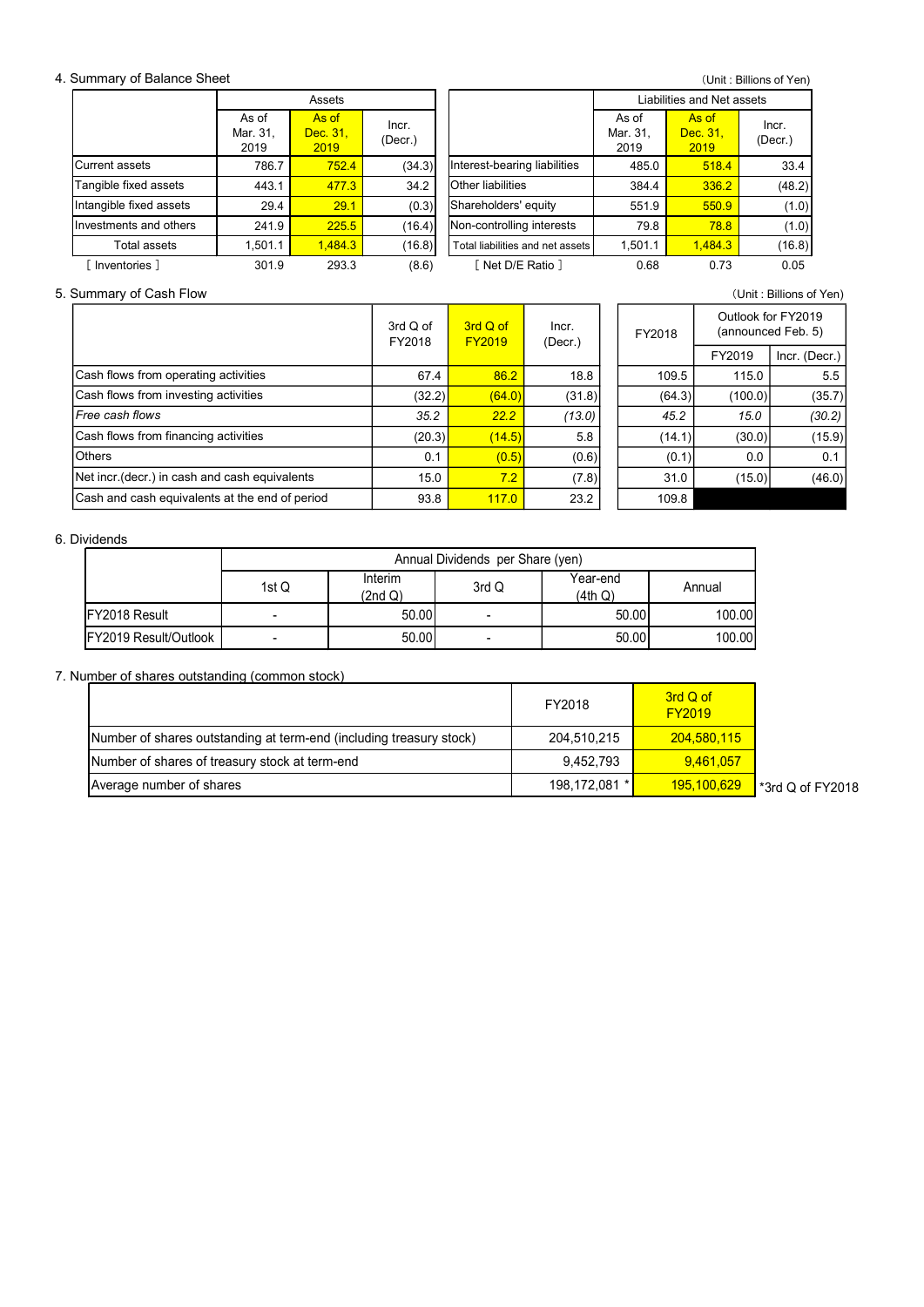## 1. Operating Results

## (1) Overview

In the fiscal period under review (the nine-month period from Apr 1, 2019 to Dec 31, 2019, hereinafter the "third quarter"), the economy of the United States enjoyed constant recovery. On the other hand, the state of trade policy in the United States, the Chinese economy's deceleration and geopolitical risks remained unsettled, and careful attention was paid to fluctuations in the global economy. In Japan, although the economy continued to gradually recover amid improvements in the employment and incomes, the prospects of the economy became increasingly sluggish and uncertain.

The Mitsui Chemicals Group (hereinafter the "Group") reported the following operating results for the third quarter.

|                                 |                  |                         |                        | (Billions of Yen)                                 |
|---------------------------------|------------------|-------------------------|------------------------|---------------------------------------------------|
|                                 | <b>Net Sales</b> | <b>Operating Income</b> | <b>Ordinary Income</b> | <b>Profit Attributable</b><br>to Owners of Parent |
| Third quarter                   | 999.1            | 53.0                    | 50.5                   | 27.1                                              |
| Same period of<br>previous year | 1,114.8          | 74.6                    | 86.2                   | 57.9                                              |
| Change                          | (115.7)          | (21.6)                  | (35.7)                 | (30.8)                                            |
| Change (%)                      | (10.4)           | (29.0)                  | (41.5)                 | (53.2)                                            |

Net Sales decreased 115.7 billion yen, or 10.4%, compared with the same period of the previous fiscal year to 999.1 billion yen. This was mainly attributable to decrease in sales prices due to the fall in naphtha, other raw materials and fuel prices.

Operating income was 53.0 billion yen, a decrease of 21.6 billion yen or 29.0% compared with the same period of the previous fiscal year. This result was due to unfavorable terms of trade.

Ordinary income was 50.5 billion yen, decreased 35.7 billion yen or 41.5% compared with the same period of fiscal year. This result was due to decrease in share of profit of entities accounted for using equity method, in addition to the decrease of operating income.

Extraordinary income and losses were 4.7 billion yen loss, due to a loss on valuation of investments in capital, although gain on contribution of securities to retirement benefit trust was recognized.

As a result of the aforementioned factors, **profit before income taxes** amounted to 45.8 billion yen, a decrease of 35.2 billion yen, or 43.4% compared with the same period of fiscal year.

Profit attributable to owners of parent after accounting for income taxes and non-controlling interests was 27.1 billion yen, a decrease of 30.8 billion yen, or 53.2% compared with the same period of the previous fiscal year. Earnings per share for the period were 139.03 yen.

## (2) Results by Business Segment

The status of each segment during the third quarter is as follows.

## **Mobility**

Net sales decreased 16.8 billion yen compared with the same period of the previous fiscal year to 277.7 billion yen and comprised 28% of total sales. Operating income decreased 2.1 billion yen to 29.4 billion due to increase of fixed costs of inventory.

In elastomers, sales were affected by slowing demand mainly in Asia.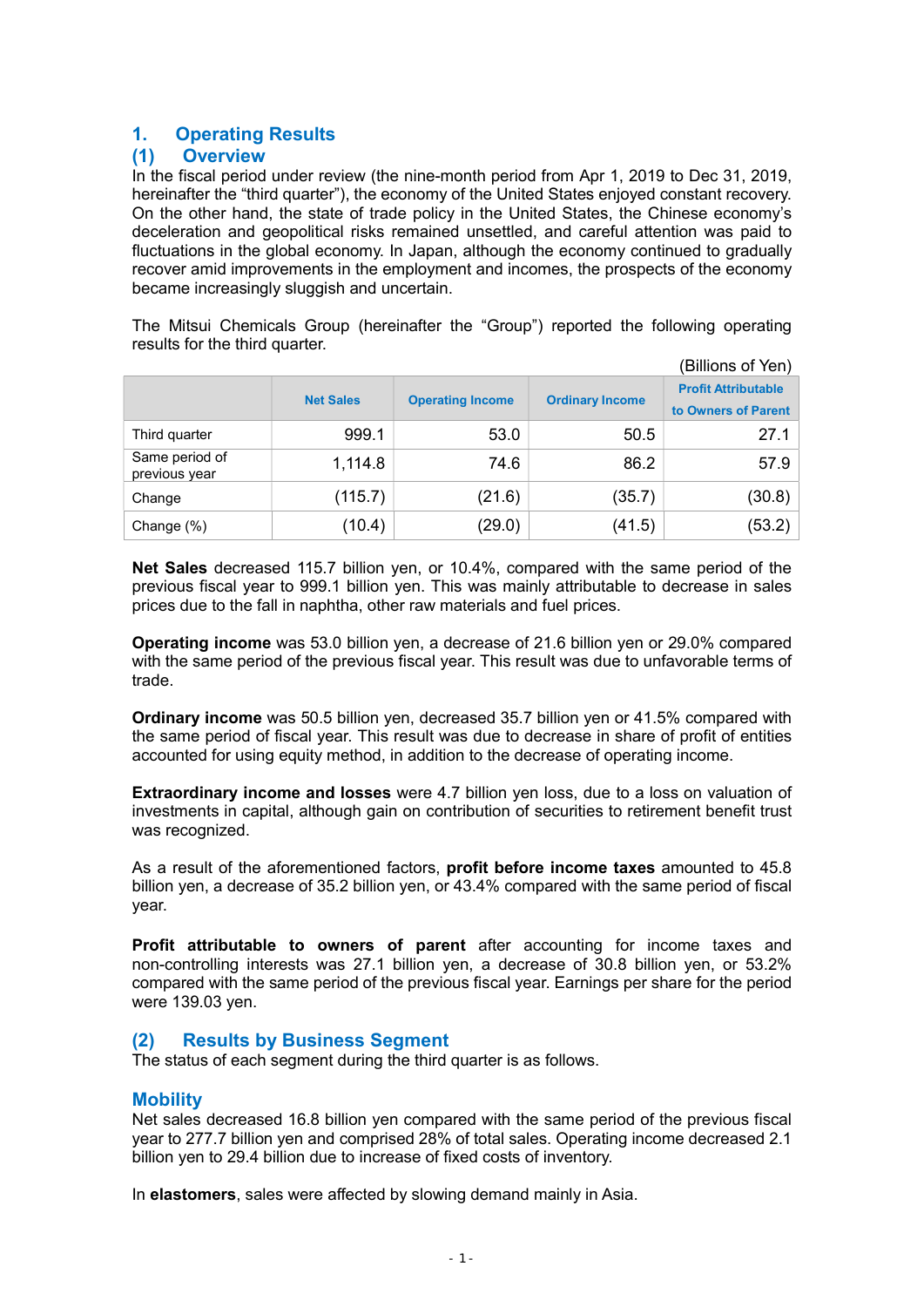In **performance compounds**, sales were was affected by deceleration of automotive production in the United States, Europe and China.

In **performance polymers**, the Group captured demand and sales remained healthy, despite the demand for information communication technology (ICT) - related products were stagnating in general.

In overseas polypropylene compound businesses, sales volume kept relatively constant to the same period of the previous fiscal year, while the automotive production was globally decelerating.

In **solution** business, sales remained healthy as the Group captured demand for the development of products for Japanese customers, while its demand was declining in Europe.

#### Health Care

Net sales decreased 3.0 billion to 106.7 billion yen and comprised 11% of total sales compared with the same period of the previous fiscal year. On the other hand, operating income increased 0.1 billion yen to 9.8 billion yen, mainly due to increase of sales volume, despite of increased fixed costs.

In vision care materials, sales of ophthalmic lens materials were healthy.

In nonwoven fabrics, sales volume stayed around the same level as the same period of the previous fiscal year.

In dental materials, sales were stable.

#### Food & Packaging

Net sales decreased 7.1 billion yen compared with the same period of the previous fiscal year to 139.4 billion yen and comprised 14% of total sales. On the other hand, operating income was 11.8 billion yen, similar level to the same period of the previous fiscal year. This was due to favorable terms of trade, despite of decreasing sales volume.

In coatings & engineering materials, sales were stable and terms of trade were in favor.

In **performance films and sheets**, sales were firm in industrial films and sheets, although sales volume decreased in the area of packaging films.

In agrochemicals, sales volume decreased due to time lag of shipment.

#### Basic Materials

Net sales decreased 83.5 billion yen compared with the same period of the previous fiscal year to 462.2 billion yen and comprised 46% of total sales. Operating income decreased 18.9 billion yen to 8.6 billion yen, due to the effect of overseas market.

Naphtha cracker operating rates were lower than the same period of the previous fiscal year due to facility defects at Ichihara Works and a typhoon, but kept at high level overall. Performances of **polyethylene** and **polypropylene** were impacted as a result of slowing demand for the packaging products.

In olefins and phenols, overseas market was at lower level than the same period of the previous fiscal year.

#### **Others**

Net sales decreased 5.3 billion yen to 13.1 billion yen, comprised 1% of total sales. On the other hand, operating loss was 1.5 billion yen, decrease of 0.1 billion yen.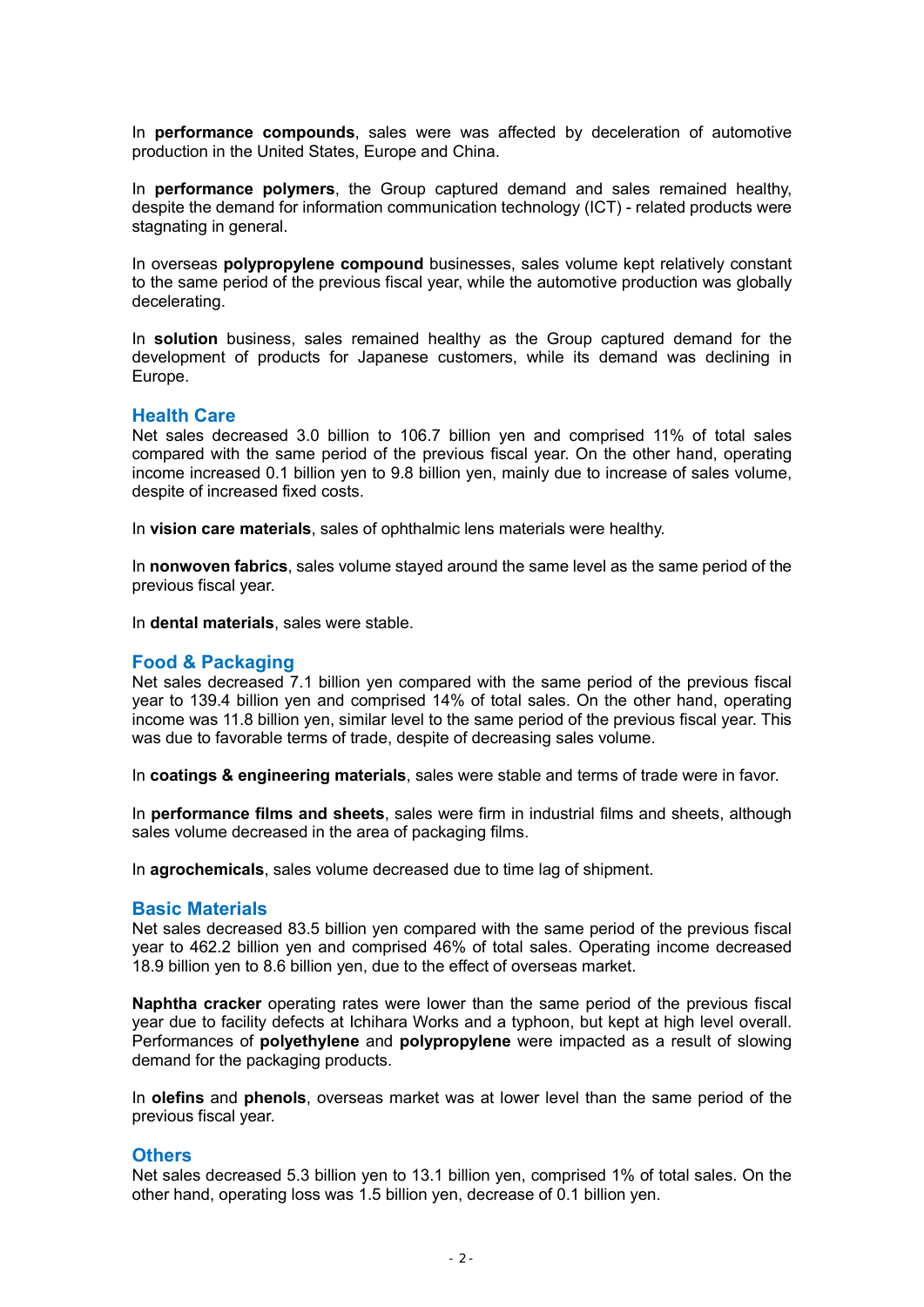## 2. Consolidated Financial Position Status of Assets, Liabilities and Net **Assets**

Total assets at the end of the third quarter stood at 1,484.3 billion yen, a decrease of 16.8 billion yen compared with the previous fiscal year-end.

Total liabilities at the end of the third quarter decreased 14.8 billion yen compared with the previous fiscal year-end to 854.6 billion yen. Interest-bearing debt amounted to 518.4 billion yen, an increase of 33.4 billion yen. As a result, the interest-bearing debt ratio was 34.9%, 2.6 percentage point increase from the previous fiscal year-end.

Net assets totaled 629.7 billion yen, a decrease of 2.0 billion yen compared with the previous fiscal year-end. The ratio of shareholders' equity to total assets was 37.1%, 0.3 percentage point increase from the previous fiscal year-end.

Accounting for the aforementioned factors, the net debt-equity ratio stood at 0.73 at the end of the third quarter, 0.05 percentage point increase from the previous fiscal year-end.

For overseas consolidated subsidiaries following International Financial Reporting Standard (IFRS) and US GAAP, IFRS 16 – Leases and ASC Topic842 – Leases were applied from the first quarter. As a result, the closing balance of lease assets and leases liabilities increased by 21.3 billion yen and 21.5 billion yen respectively.

## 3. Outlook for Fiscal 2019 (Year Ending March 31, 2020)

In the announcement under the title of Notice Regarding Establishment of Employees' Retirement Benefit Trust, the Recording of Extraordinary Income, and Revisions of Financial Forecasts for FY2019 on February 5, 2020, the Group revised its financial forecasts for FY2019 as follows.

## (1) Overview

Revised financial forecasts are based on the following assumptions:

a) Exchange rate for the full year is 109 yen/US\$ (Jan – Mar: 109 yen/US\$)

b) Average price of domestic naphtha is 43,200 yen /kl (Jan – Mar: 46,000 yen/kl)

Considering the recent business condition in the third quarter, net sales, operating income and ordinary income are expected to be lower than previously announced. On the other hand, profit attributable to owners of parent is expected to increase as a result of recognizing gain on contribution of securities to retirement benefit trust in the fourth quarter.

| (Billions of Yen)                                            |                  |                                   |                                  |                                                                       |                                    |  |
|--------------------------------------------------------------|------------------|-----------------------------------|----------------------------------|-----------------------------------------------------------------------|------------------------------------|--|
|                                                              | <b>Net Sales</b> | <b>Operating</b><br><b>Income</b> | <b>Ordinary</b><br><b>Income</b> | <b>Profit</b><br><b>Attributable</b><br>to Owners of<br><b>Parent</b> | <b>Earnings per</b><br>Share (yen) |  |
| Previous forecast (A)                                        | 1,365.0          | 84.0                              | 79.0                             | 42.0                                                                  | 215.27                             |  |
| Revised forecast (B)                                         | 1,355.0          | 76.0                              | 71.0                             | 50.0                                                                  | 256.66                             |  |
| Difference (B-A)                                             | (10.0)           | (8.0)                             | (8.0)                            | 8.0                                                                   |                                    |  |
| Ratio (%)                                                    | (0.7)            | (9.5)                             | (10.1)                           | 19.0                                                                  |                                    |  |
| (Reference)<br>FY2018 Actual (Apr 1,<br>2018 - Mar 31, 2019) | 1,482.9          | 93.4                              | 103.0                            | 76.1                                                                  | 385.60                             |  |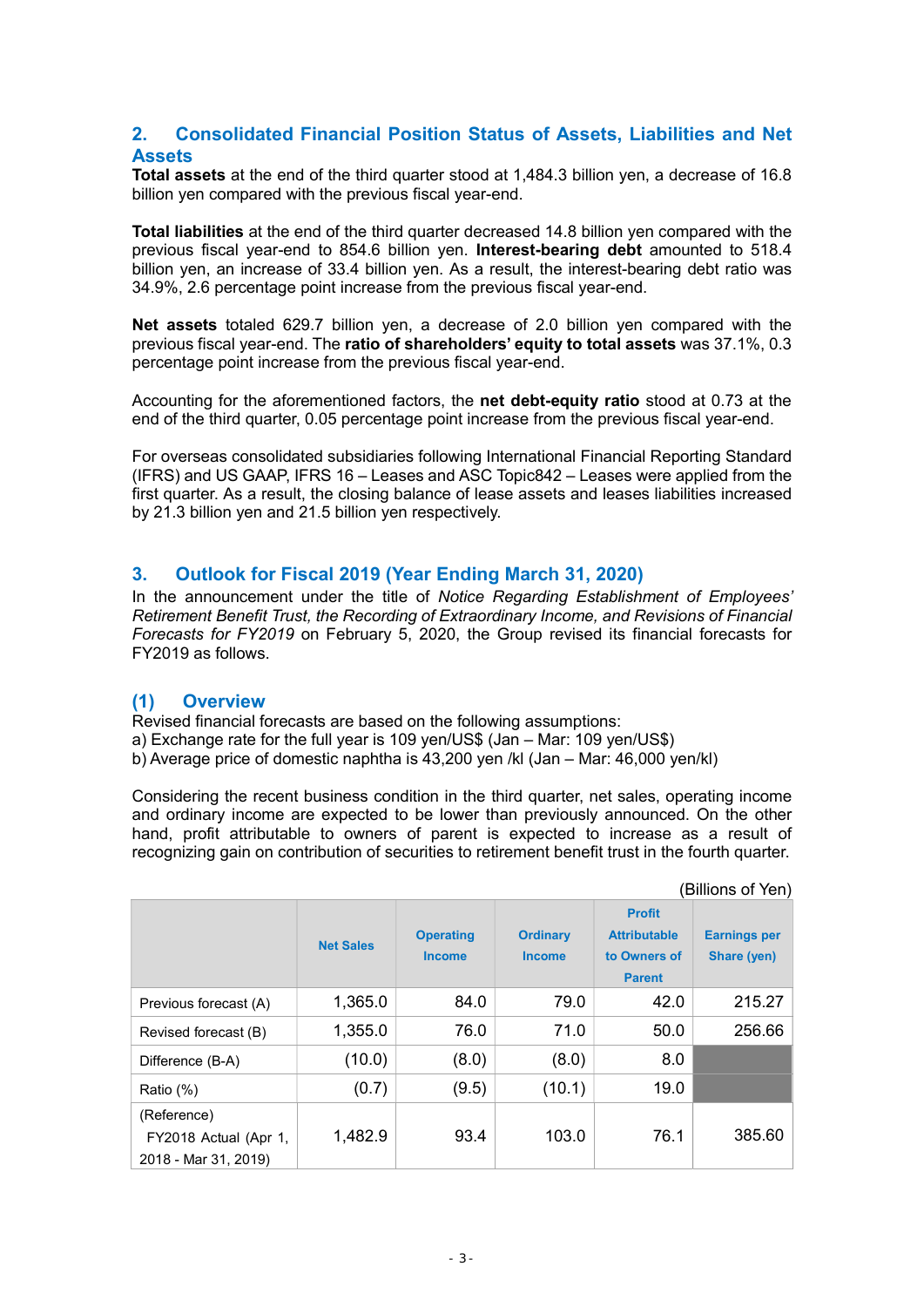## (2) Revision by Business Segment

Outlook by FY2019 business segment is as follows.

|                      |                  | $5.411$ $5.411$ $6.411$ $7.411$ $7.411$ $8.411$ $7.411$ $8.411$ $8.411$ $8.411$ $8.411$ $8.411$ |                            |                                  |               |                   | (Billions of Yen) |
|----------------------|------------------|-------------------------------------------------------------------------------------------------|----------------------------|----------------------------------|---------------|-------------------|-------------------|
|                      | <b>Net Sales</b> |                                                                                                 |                            |                                  |               |                   |                   |
|                      | <b>Mobility</b>  | <b>Health Care</b>                                                                              | Food &<br><b>Packaging</b> | <b>Basic</b><br><b>Materials</b> | <b>Others</b> | <b>Adjustment</b> | <b>Total</b>      |
| Previous<br>forecast | 385.0            | 145.0                                                                                           | 200.0                      | 615.0                            | 20.0          | $\blacksquare$    | 1,365.0           |
| Revised<br>forecast  | 379.0            | 144.0                                                                                           | 195.0                      | 619.0                            | 18.0          |                   | 1,355.0           |
| Difference           | (6.0)            | (1.0)                                                                                           | (5.0)                      | 4.0                              | (2.0)         | $\blacksquare$    | (10.0)            |

(Billions of Yen)

|            | <b>Operating Income (Loss)</b> |                    |                            |                                  |               |                   |              |  |
|------------|--------------------------------|--------------------|----------------------------|----------------------------------|---------------|-------------------|--------------|--|
|            | <b>Mobility</b>                | <b>Health Care</b> | Food &<br><b>Packaging</b> | <b>Basic</b><br><b>Materials</b> | <b>Others</b> | <b>Adjustment</b> | <b>Total</b> |  |
| Previous   | 41.0                           | 14.5               | 19.5                       | 17.5                             | (1.5)         | (7.0)             | 84.0         |  |
| forecast   |                                |                    |                            |                                  |               |                   |              |  |
| Revised    | 41.0                           | 14.5               | 19.5                       | 10.5                             | (2.0)         | (7.5)             | 76.0         |  |
| forecast   |                                |                    |                            |                                  |               |                   |              |  |
| Difference | 0.0                            | 0.0                | 0.0                        | (7.0)                            | (0.5)         | (0.5)             | (8.0)        |  |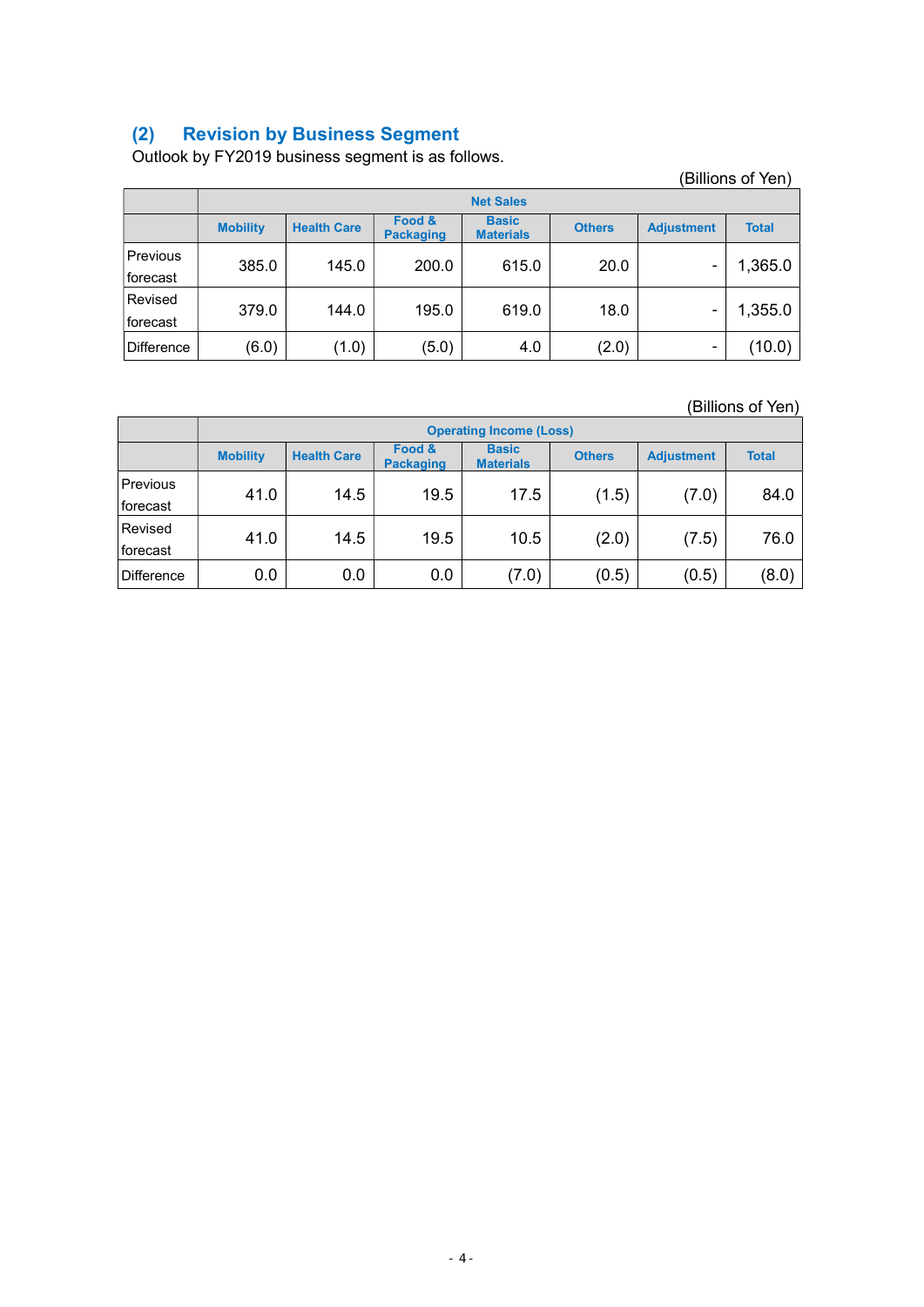## 4. Subsequent Events

## (1) Repurchase of Own Shares

The Group has announced that it resolved at a meeting of its Board of Directors held on February 5, 2020 to repurchase its own shares in accordance with Article 156 of the Companies Act applicable pursuant to paragraph 3 Article 165 of the Act.

## 1. Reason for Repurchase

In order to improve the shareholder return as well as capital efficiency

## 2. Detail of Repurchase

(a) Class of shares to be repurchased Common stock of Company

(b) Total number of shares to be repurchased Up to 5,500,000 shares

(c) Total amount of repurchase Up to JPY 10,000,000,000

(d) Repurchase period From February 6, 2020 to May 13, 2020

(e) Repurchase method Market purchases based on the discretionary dealing contract regarding repurchase of own shares